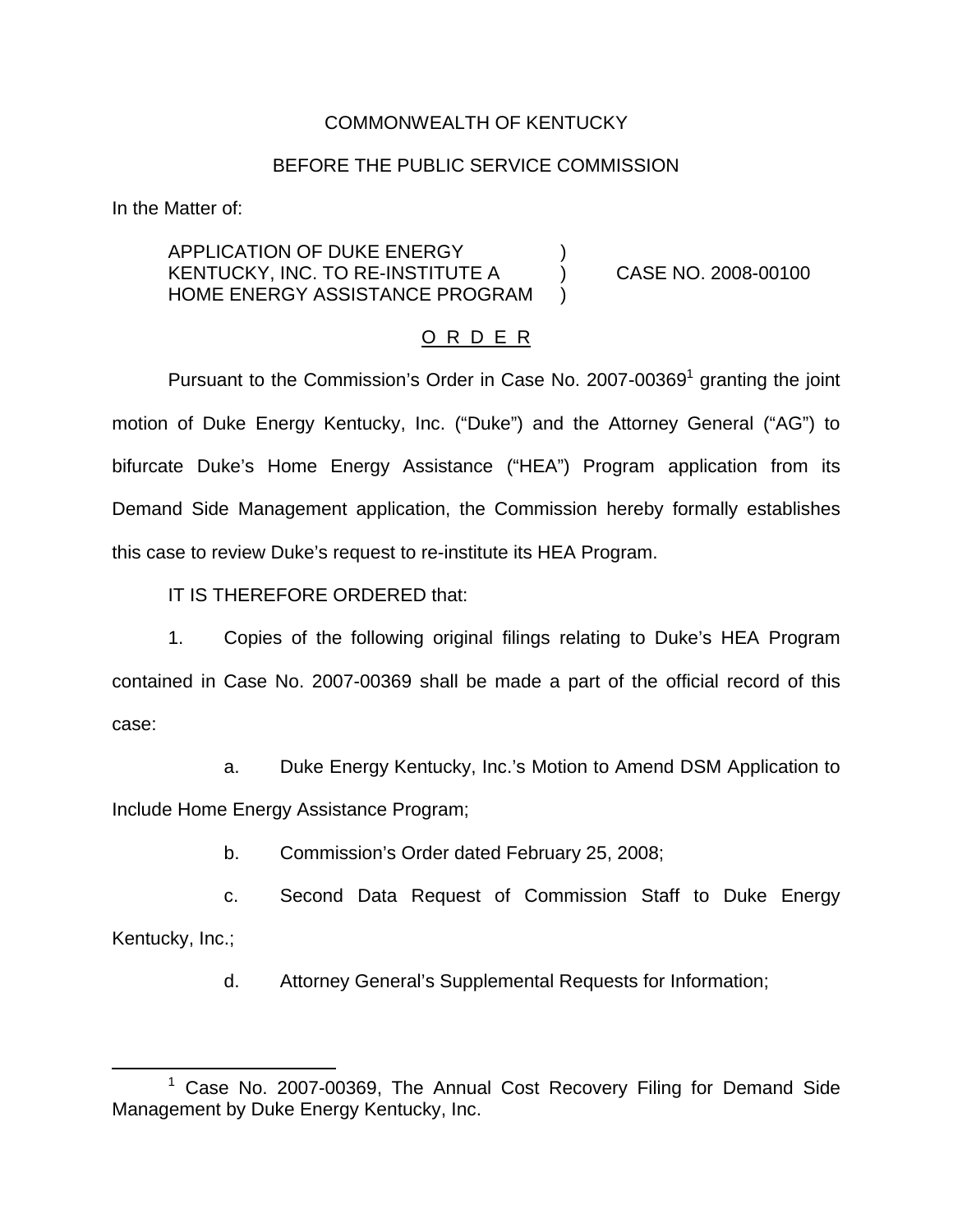e. Duke Energy Kentucky, Inc.'s Responses to Commission February 29, 2008 Data Requests;

f. Duke Energy Kentucky, Inc.'s Responses to Attorney General's February 29, 2008 Supplemental Requests;

g. Supplemental Response to Number Eight of Duke Energy Kentucky, Inc.'s Responses to Staff's Second Set of Data Requests; and

h. Agreed Entry of Duke Energy Kentucky, Inc. and the Kentucky Office of the Attorney General to Bifurcate Duke Energy Kentucky's Request to Reinstitute Its HEA Program as Part of Its DSM Application.

2. The procedural schedule set forth in Appendix A, which is attached hereto and incorporated herein, shall be followed.

3. a. Responses to requests for information shall be appropriately bound, tabbed, and indexed and shall include the name of the witness responsible for responding to the questions related to the information provided, with copies to all parties of record and 6 copies to the Commission.

b. Each response shall be under oath or, for representatives of a public or private corporation or a partnership or association or a governmental agency, be accompanied by a signed certification of the preparer or person supervising the preparation of the response on behalf of the entity that the response is true and accurate to the best of that person's knowledge, information, and belief formed after a reasonable inquiry.

-2- Case No. 2008-00100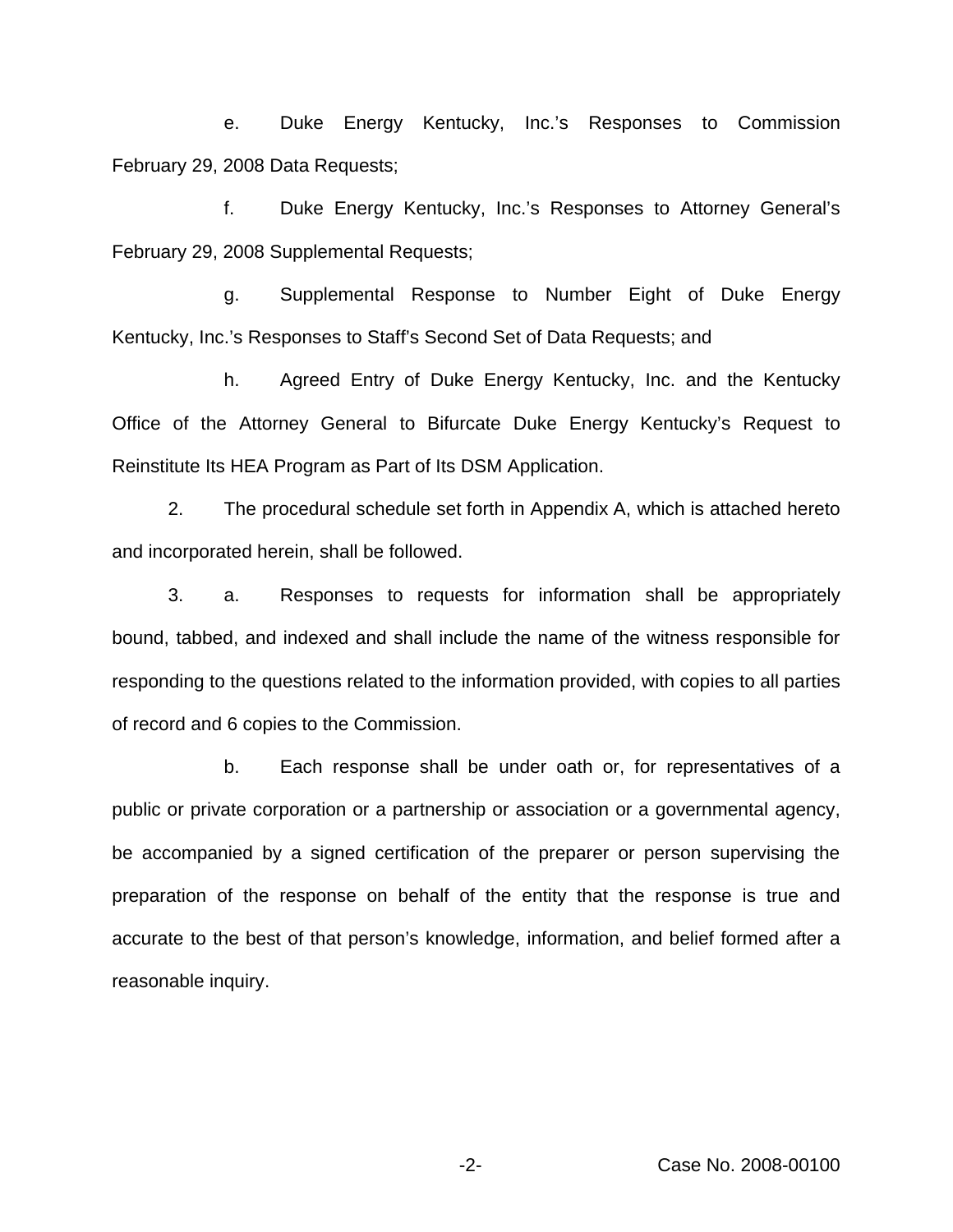c. Any party shall make timely amendment to any prior response if it obtains information which indicates that the response was incorrect when made or, though correct when made, is now incorrect in any material respect.

d. For any requests to which a party fails or refuses to furnish all or part of the requested information, that party shall provide a written explanation of the specific grounds for its failure to completely and precisely respond.

4. The Commission does not look favorably upon motions for continuance. Consequently, motions for extensions of time with respect to the schedule herein shall be made in writing and will be granted only upon a showing of good cause.

5. Nothing contained herein shall prevent the Commission from entering further Orders in this matter.

Done at Frankfort, Kentucky, this 25<sup>th</sup> day of March, 2008.

By the Commission

cutive Director